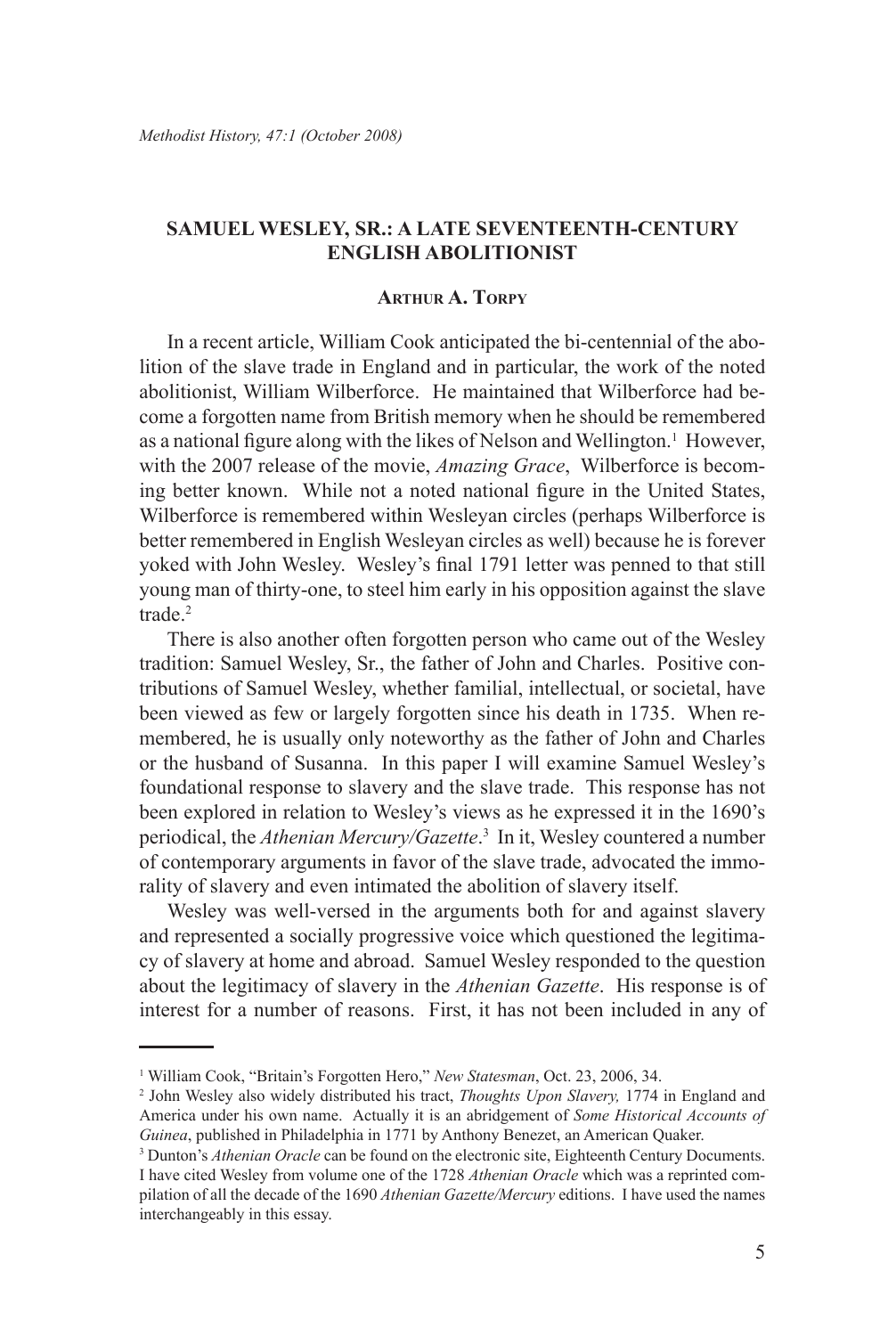the early accounts on which offer an opinion on slavery and Wesley's views were contemporary with the early Friends and the Puritan Richard Baxter. Based on the content and layout of Wesley's reply, he was probably familiar with Baxter's 1673 *Christian Directory.*<sup>4</sup> Helen Berry noted that Baxter's *Directory* was "One of the most influential didactic works to emerge at this time" and the *Directory* "enjoyed considerable popularity in the last decades of the seventeenth century."5 In addition, Wesley was schooled early by Dissenters until he decided to leave Dissent and matriculated at Oxford when he was twenty-one. While Wesley shared a common Dissenter heritage with Baxter, he went beyond Baxter's admonishments to Christian slave holders to be more Christian in their dealings with their slaves.

Second, the arguments which Wesley presented have some similarities to the Quaker George Keith's 1693 pamphlet, *An Exhortation and Caution to Friends Concerning buying or keeping of Negroes*. This pamphlet was initially a sermon Keith delivered in Philadelphia to his fellow Quakers. He subsequently had it published in England prior to his trial and eventual expulsion from the Quakers.<sup>6</sup>

Third, Wesley, as an ordained cleric, represented an abolitionist voice from the Church of England. Wesley's perspective is intriguing simply for the fact there were few abolitionist voices in the late seventeenth century.7 Most originated from Quakers who opposed slavery and advocated an inherent equal status of Blacks and Whites particularly when Blacks converted to Christianity. Winthrop Jordan has identified only fifteen examples of abolitionist sentiment before 1750, almost all of them by Quakers.8 The earliest objections included the 1688 Germantown Friends' protest, *Remonstrance Against Slavery and the Slave Trade*; George Keith's 1693 pamphlet; and the Puritan Samuel Sewall's *The Selling of Joseph* (1700). Wesley's comments probably were written around 1691or 1692 in an early issue of *The Athenian Mercury/Gazette.*

This essay will present a summary of Baxter's thought on slavery gleaned from his 1673 *Directory*, Keith's 1693 *Exhortation*, and Wesley's response to a questioner on slavery printed in the *Athenian Mercury/Gazette*. Wesley used some commonly-known arguments against slavery but also added some

<sup>4</sup> Richard Baxter, *A Christian directory, or, A summ of practical theologie and cases of conscience directing Christians how to use their knowledge and faith, how to improve all helps and means, and to perform all duties, how to overcome temptations, and to escape or mortifie every sin: in four parts* . . .," (London: Robert White for Nevill Simmons, 1673).

Helen Berry, *Gender*, *Society and Print Culture in Late-Stuart England: The Cultural World of the Athenian Mercury* (Burlington, VT: Ashgate, 2003), 109.

<sup>6</sup> Keith was first disowned by the Philadelphia Quakers and then after returning to England, expelled by the English Quakers. See C. Duncan Rice, *The Rise and Fall of Black Slavery* (Baton Rouge, LA: Louisiana State UP, 1973), 188.

<sup>7</sup> Morgan Godwyn (bapt. 1640 d. 1685x1709) was another. See his *Trade preferr'd before Religion, Christ made to give place to Mammon: Represented in a Sermon Relating to the Plantations.* (London: B. Took, 1685).

<sup>8</sup> See Donald Petesch's citation in *A Historical Guide to World Slavery*, eds. Seymour Drescher and Stanley L. Engerman (New York: Oxford UP, 1998), 50.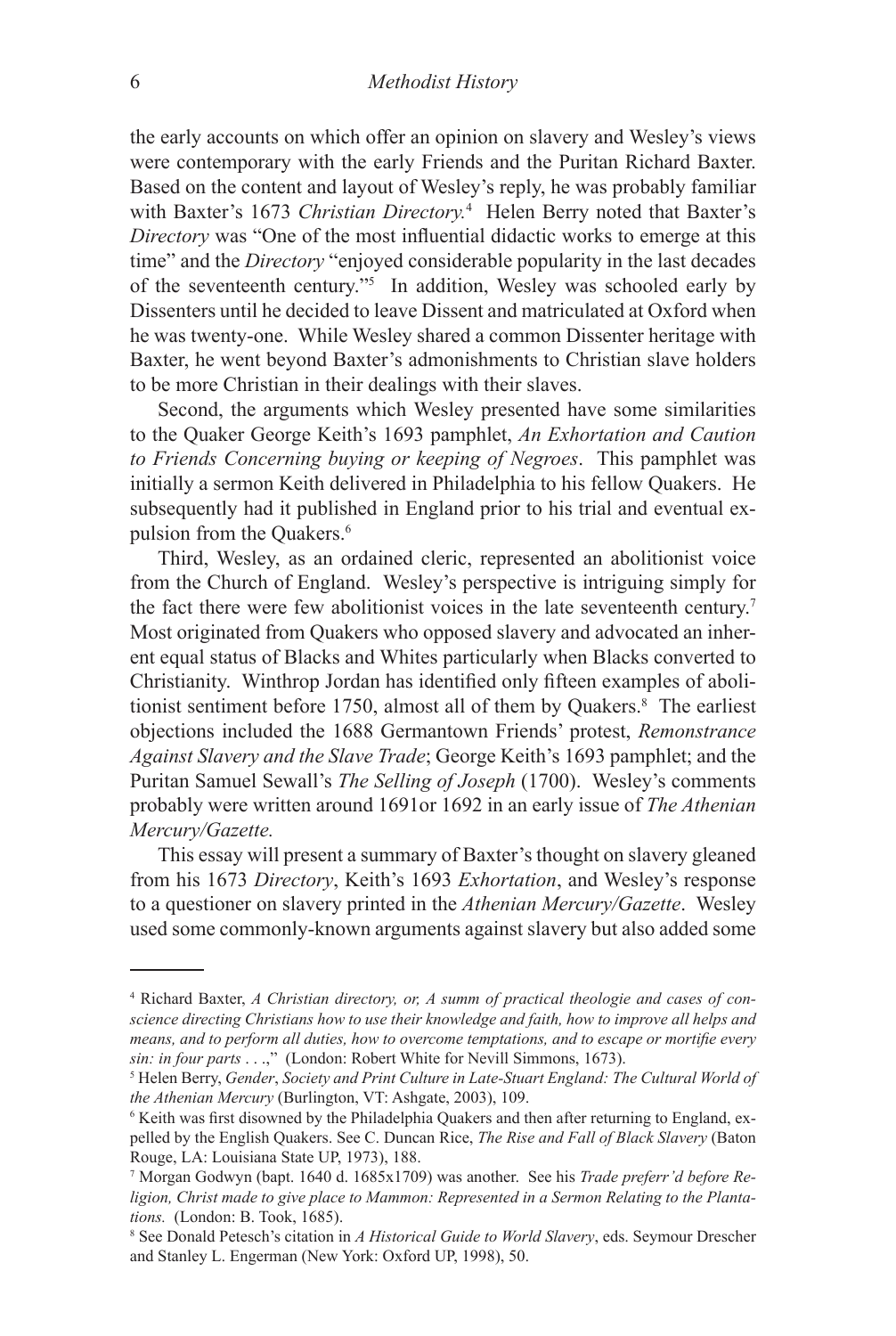new ones of his own. I believe Wesley went beyond what had already been written by Baxter (who argued for Christian treatment of slaves for the purpose of their conversion), and this argument against slavery preceded Keith's sermon by at least a year.

**I**

A non-conforming Puritan, Richard Baxter (1615-1691) was an early voice who spoke against some aspects of the slave trade. He wrote two books in which he discussed slavery: *Aphorismes of justification, with their explication annexed wherein also is opened the nature of the covenants, satisfaction, righteousnesse, faith, works, &c.* (1655)<sup>9</sup> and *A Christian Directory, or a Summ of Practical Theology and Cases of Conscience* (1673). In the latter book Martin Kein writes that Baxter "condemned the violence of the slave trade and the cruelty of slave masters in the West Indies. Baxter saw their behavior as unchristian greed and covetousness. He urged slave masters to bring their slaves to Christianity and recommended obedience by the slaves."<sup>10</sup>

Baxter's intent in this particular directive in *A Christian Directory* was to address the poor treatment and conditions of the slaves. He advocated treating slaves well in "foraign [*sic*] plantations." He also insisted on the slaves being evangelized and counseled against those "that keep their Negro's and slaves from hearing God's word." Baxter wrote concerning "The Duties of Masters towards their Servants." He included six directives using a catechetical model, posing a question and then an answer.

1. Is it lawful for a Christian to buy and use a man as a slave? . . . 2. Is it lawful to use a Christian as a slave? . . . 3. What difference must we make between a free servant and a slave? . . . 4. What if men buy Negros or other slaves of such as we may think did steal them, or buy them of robbers and tyrants, and not by consent? . . . 5. May I not sell such again and make my mony [*sic*] of them? . . . 6. May I not return them to him that I bought them of?<sup>11</sup>

These questions and Baxter's answers were presupposed by the first of his seven directives which was to, "Understand well how far your power over your slaves extended, and what limits God hath set thereto."12 Baxter believed there was a place for enslavement but made some qualifications depending on circumstances. In the case of the slave trade itself, he was opposed to how they were obtained. He objected to the violence which procured the slaves and how they were subsequently treated. "To go as Pirats [*sic*] and

<sup>9</sup> Richard Baxter, *Aphorismes of justification, with their explication annexed wherein also is opened the nature of the covenants, satisfaction, righteousnesse, faith, works, &c. : published especially for the use of the church of Kederminster in Worcestershire / by their unworthy teacher Ri. Baxter* (Hague: Abraham Brown, 1655).

<sup>10</sup> Martin Klein, *Historical Dictionary of Slavery and Abolition* (Lanham, MA: Scarecrow, 2002), 60.

<sup>11</sup> Baxter, *A Christian Directory,* 557-559.

<sup>12</sup> Baxter, 559.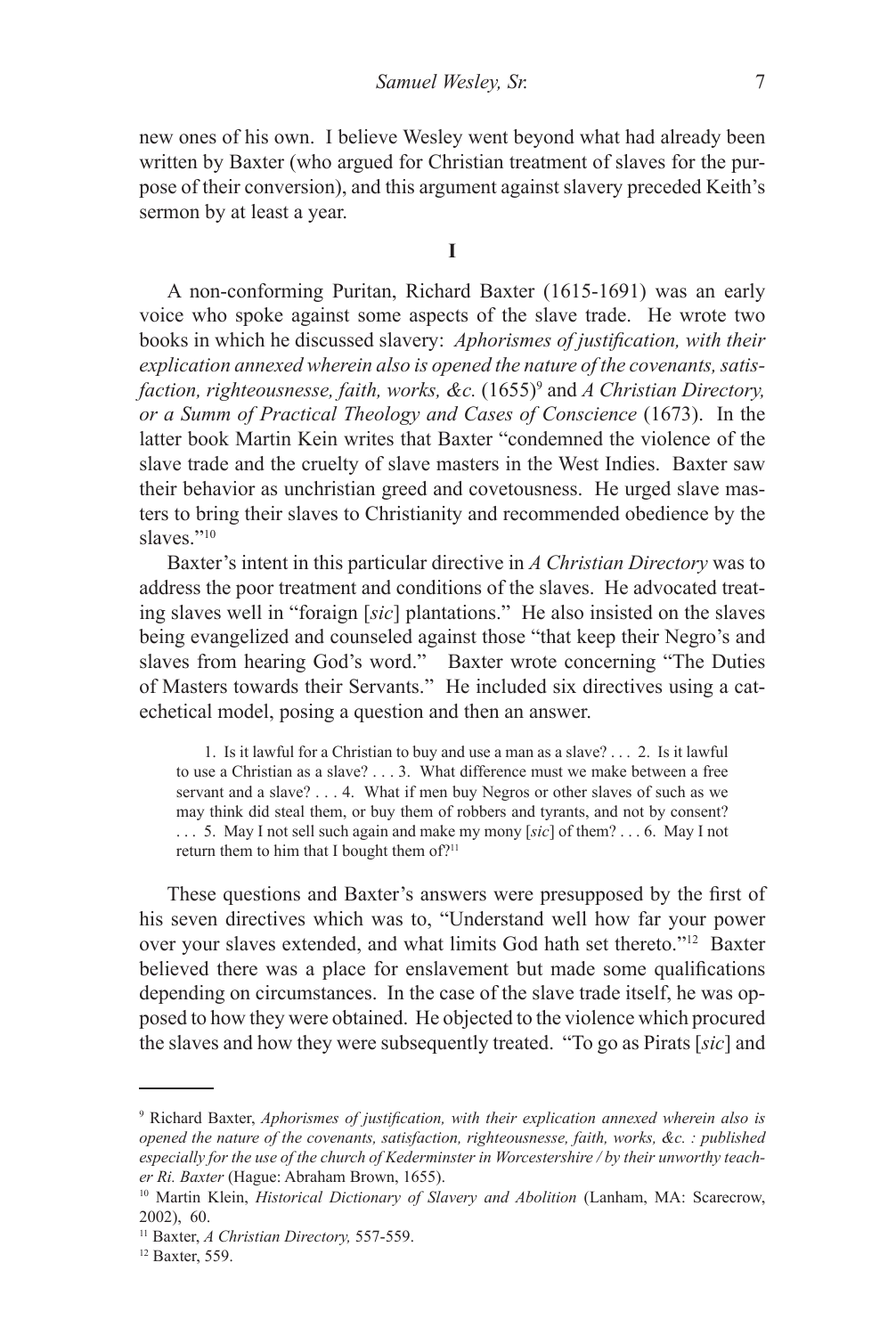catch up poor Negro's or people of another land, that never forfeited life or liberty, and to make them slaves, and sell them, is one of the worst kinds of thievery in the world." They were taken and used "as beasts for their meer [*sic*] commodity, and [masters] betray or destroy or neglect their souls." He considered these kind of masters more "incarnate Devils than Christians, though they [the slaves] be not Christians whom they so abuse."13

He responded further against the purchase of slaves resulting from their capture in an alleged, lawful war. "It is their heynous [*sic*] sin to buy them, unless it be in charity to deliver them . . . because by right the man is his own, and therefore no man else can have just title to him."14 Baxter's issues centered around misuse of property shown by the remaining six directives.

Baxter furthermore believed the status and responsibilities of masters were seen as: 2. "Christ's trustees or guardians of their [slave's] souls;" 3. To be the slave's teachers, and are called to show them the way to heaven since God "cast [the slaves] as lower than yourselves;" 4. Masters were bound to "love them as yourselves, and to do to as you would be done by if your case were his." (This was Baxter's variation on the Golden Rule); 5. To require no more of a slave than a servant. 6. "To not be too hasty in baptizing them when they desire it, nor too slow;" and 7. To buy and use slaves so as to make it your chief aim "to win them to Christ and save their souls."15 These directives summarized Baxter's understanding of the roles of master and slave.

Baxter questioned the means of slavery and placed limits on the extent of slavery, but not the actual trade or its abolition. He believed masters and their slaves to be equal spiritually, but not temporally, thus they both needed to abide by the divine order for their lives. In this order, the masters were the trustees of their slaves's souls and they were to both live according to God's ordained design as Baxter understood it.

**II**

The Quakers in Pennsylvania were not of one mind concerning their response to the slave trade in either the colonies or in England. Even though they had previously in 1688 pronounced opposition to the slave trade, this position was not held in common by all Quakers. George Keith's publicly avowed abolitionist views made him a controversial figure among the Quakers. While many Quakers also supported abolition, the very fact that the issue of slavery was divisive made many within that community uneasy. Ultimately unity of one mind prevailed over an individual issue. This decision may have resulted in the disregarding of Keith's abolitionist position. Keith was like a lightning rod inviting lively debate and always loved a good debate over principle. He would eventually face a trial for heresy in London in 1694. Before his ultimate expulsion from the Quakers, he

<sup>13</sup> Baxter, *Directory,* 559.

<sup>14</sup> Baxter, 560.

<sup>&</sup>lt;sup>15</sup> Baxter, 560.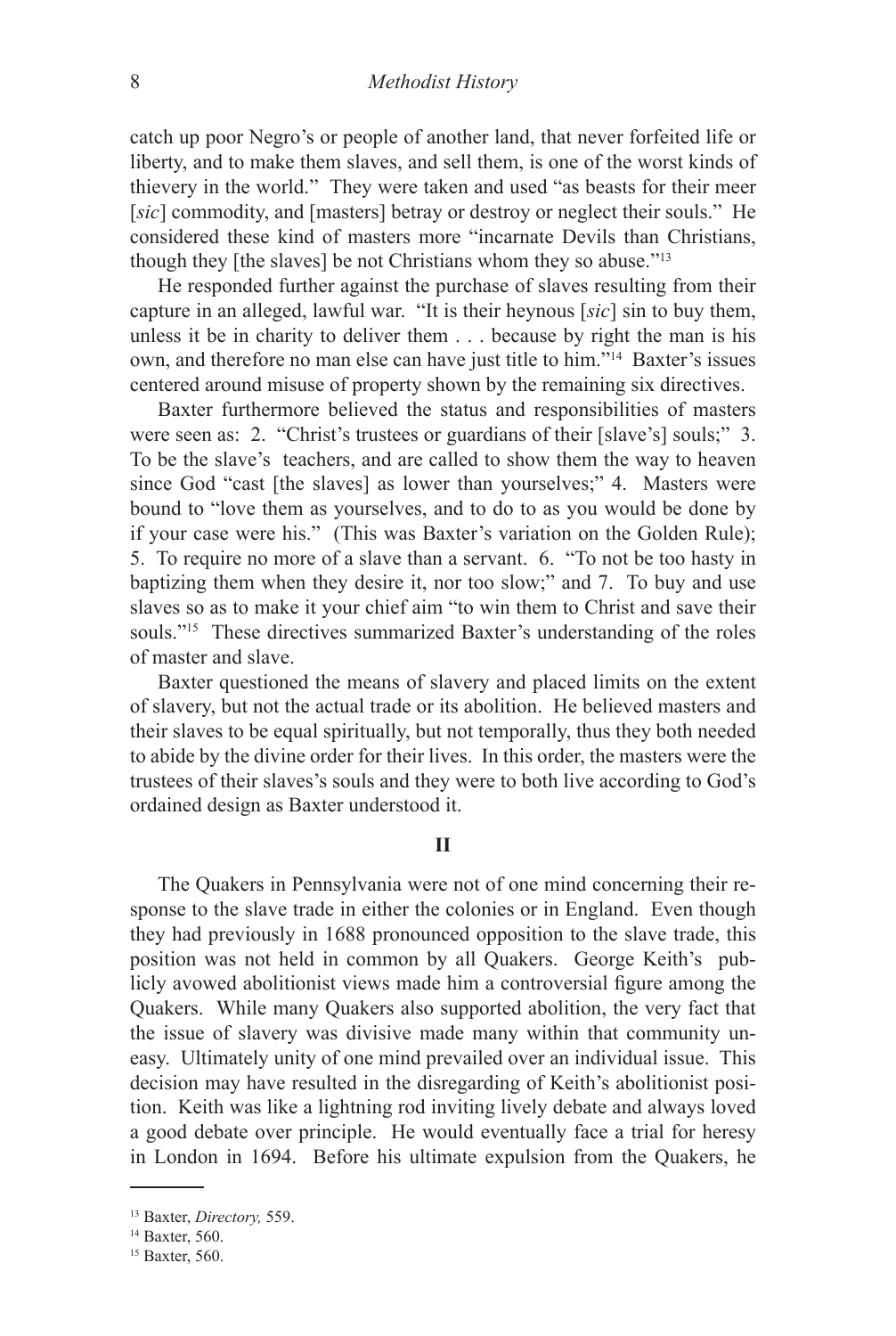made a number of appeals in his sermon, *An Exhortation and Caution to Friends Concerning buying or keeping of Negroes*. 16 In it he argued against the slave trade using theological arguments derived from scripture which included universal justification stemming from on Christ's sacrificial death, unlimited atonement, universality of humanity, and the freedom of all people to choose to believe.

Keith objected to the slave trade for many of the same reasons as Baxter. Keith opposed the poor treatment of slaves. He believed the trade was subject to the Quaker renunciation of buying "stolen goods." Keith also cited the Golden Rule, not as the way to Christianize enslavement as Baxter proposed, but as the rationale for liberating slaves. Keith was in agreement with the 1688 statement of the Quakers and advocated a universal atonement for all people. He embraced a ransom atonement which was extended to save humanity and not "to bring any part of Mankind into outward bondage, slavery or misery." For Keith, salvation was meant to "ease and deliver the oppressed and distressed and bring into Liberty both inward and outward,"17 by which he meant a soul's inward enslavement to sin and also the physical outward institutional enslavement.

Keith went beyond Baxter with his suggested remedy for enslavement. He called for "Faithful Friends" to actively relieve the suffering of slaves and "set them free of their hard bondage." He did not believe enslavement was to endure for the entire life of a person nor extend to their children. He deemed the practice as "a great hinderance [*sic*] to the spreading of the Gospel, as the occasion for war, cruelty, oppression and theft and robber." He believed these good works by sincere Christian served "to prepare them to be receptive to the preaching of the Gospel of Christ and embrace the faith of Christ." He appealed to the Friends that the "stealing of people violated the Golden Rule and Law." Therefore, they were "not to buy any slave unless for the express purpose to set them free." If one already owned slaves, then "after some reasonable time of moderate Service" they were to free them, but not before having taught "them to read, and give them a Christian Education."18

While Baxter's evangelistic goal remained set in the status quo of slavery, Keith believed that the act of freeing helped prepare the slave for the possibility of a Christian life after freedom.

# **III**

Samuel Wesley's response to slavery comes to us via the late seventeenthcentury publication, *The Athenian Mercury/Gazette* which was the earliest

<sup>&</sup>lt;sup>16</sup> George Keith, [sermon] *An Exhortation and Caution to Friends Concerning Buying or Keep*ing of Negroes. Given Forth by our monthly meeting in Philadelphia, the 13<sup>th</sup> day of the 8<sup>th</sup> *month, 1693* (New York: Wm. Bradford, 1693).

<sup>&</sup>lt;sup>17</sup> Keith, 1.

<sup>18</sup> Keith, 2, 3.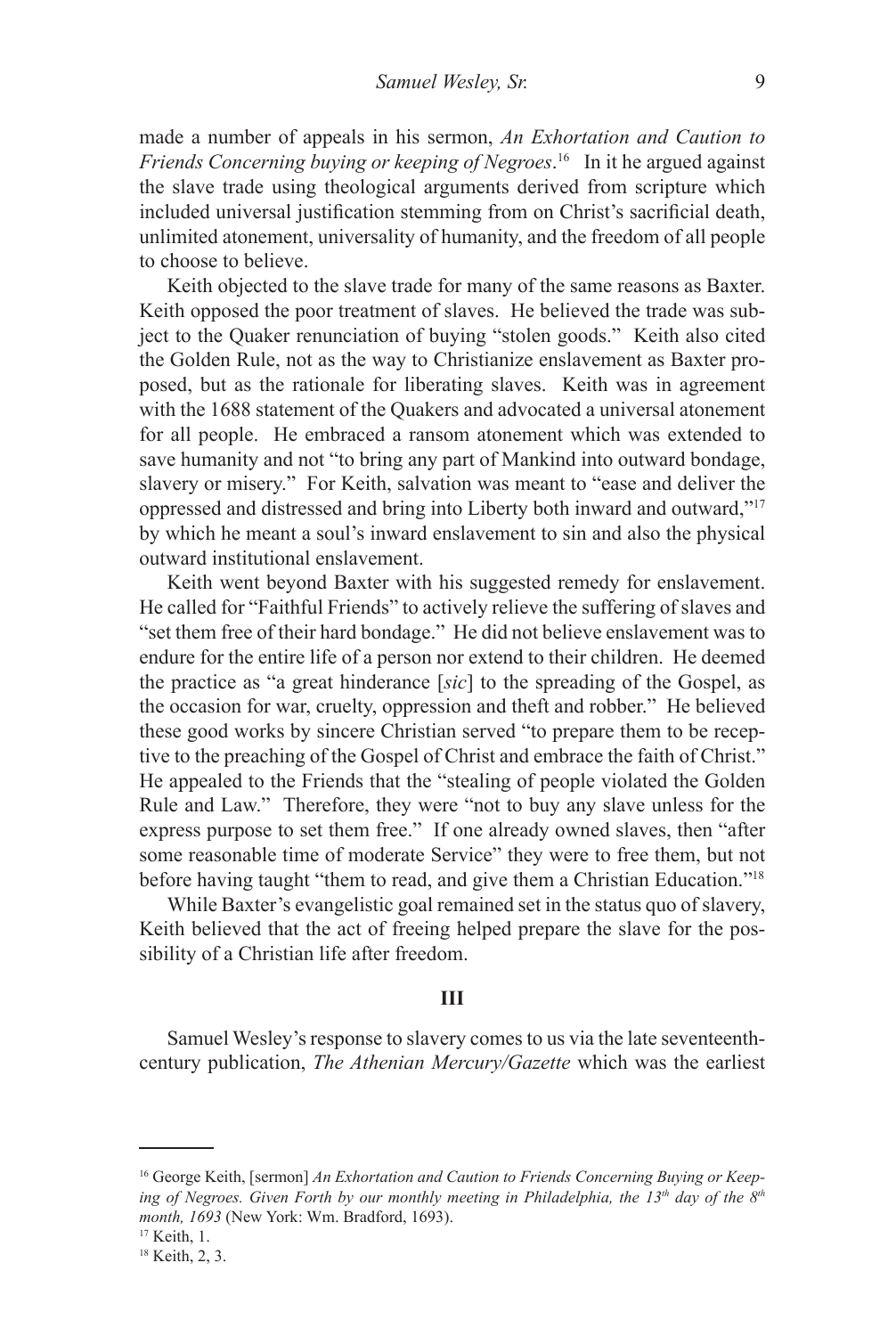pamphlet of its kind.<sup>19</sup> John Dunton's most successful enterprise as a publisher, he with Richard Sault and Wesley20 formed a triumvirate who responded twice a week to the burning questions of their day.21 Dunton was not qualified to provide expertise in answering many of the questions submitted to him. His qualifications lay in the printing and promotion of the *Gazette*. Dunton reserved for himself the job of arranging the questions while Wesley and Sault had the responsibilities for a preface and for compiling an index for thirty numbers which eventually would be published separately as one volume. Sault was a mathematician by training who ran a small school in London. In 1694, he would write "A Treatise of Algebra" and he ultimately taught mathematics at Cambridge University until his death in 1702. Wesley had recently graduated from Exeter College at Oxford and was an ordained a priest in the Anglican Church. He had expertise in the areas of religion, Hebrew, Aramaic and Greek languages, and poetry, and history.

All three recognized the desire of the London populace for the latest in accurate information. "For the disoriented population of a rapidly growing city, the Athenians knew the newest answers in medicine, law, religion, and etiquette."22 Dunton's stated purpose was:

to endeavour the Answering any reasonable Question which should be proposed, was a thing of such a Nature, as all the Ingenious appeared highly pleased with; nor has the Esteem and Success it has hitherto met with in the World, given us any reason to repent of our first undertaking. There's nothing the nature of Man is more desirous of, than Knowledge; he pursues it to a fault, and will fly even to Hell itself to advance it . . . And the first and most natural way to obtain this knowledge, is by Questions and Answers, into which all Disputations, all Experiments, and every part of Philosophy are easily resolved.23

There were other reasons for presenting this format, including profit, but also an altruistic desire on the part of Dunton to have a vehicle which contributed to moral reform. Wesley and Sault also sought to use the *Gazette* as a means to change public morals through their writings. This motive was consistent with other societies which were being created, and the *Mercury* anticipated the subsequent creation of the Society for the Reformation of Manners, the Society for the Propagation of Christian Knowledge (SPCK), and the Society for the Propagation of the Gospel in Foreign Parts (SPG). There was in the background of many of these questions a desire for moral

<sup>19 [</sup>John Dunton] Member of the Athenian Oracle, *The Athenian Oracle, Being an entire collection of all the valuable questions and answers in the Old Athenian Mercuries,* 3rd ed. (London: J. and J. Knapton, et. al.), 1728.

<sup>&</sup>lt;sup>20</sup> Wesley had recently graduated from Exeter College at Oxford University and ordained a priest in the Anglican Church. He brought expertise in the areas of religion, oriental languages, i.e. Hebrew, Greek, and Aramaic, poetry, and history. Some contributions were also made by Daniel Defoe and Dr. John Norris who refused payment for their services .

<sup>&</sup>lt;sup>21</sup> Urmi Bhowmik, "Facts and Norms in the Marketplace of Print: John Dunton's Athenian Mercury," *Eighteenth Century Studies* 36:3 (2003): 350.

<sup>22</sup> C. John Sommerville, *The News Revolution in England*: *Cultural Dynamics of Daily Information* (New York: Oxford UP, 1996), 104.

<sup>23</sup> Bhowmik, 354.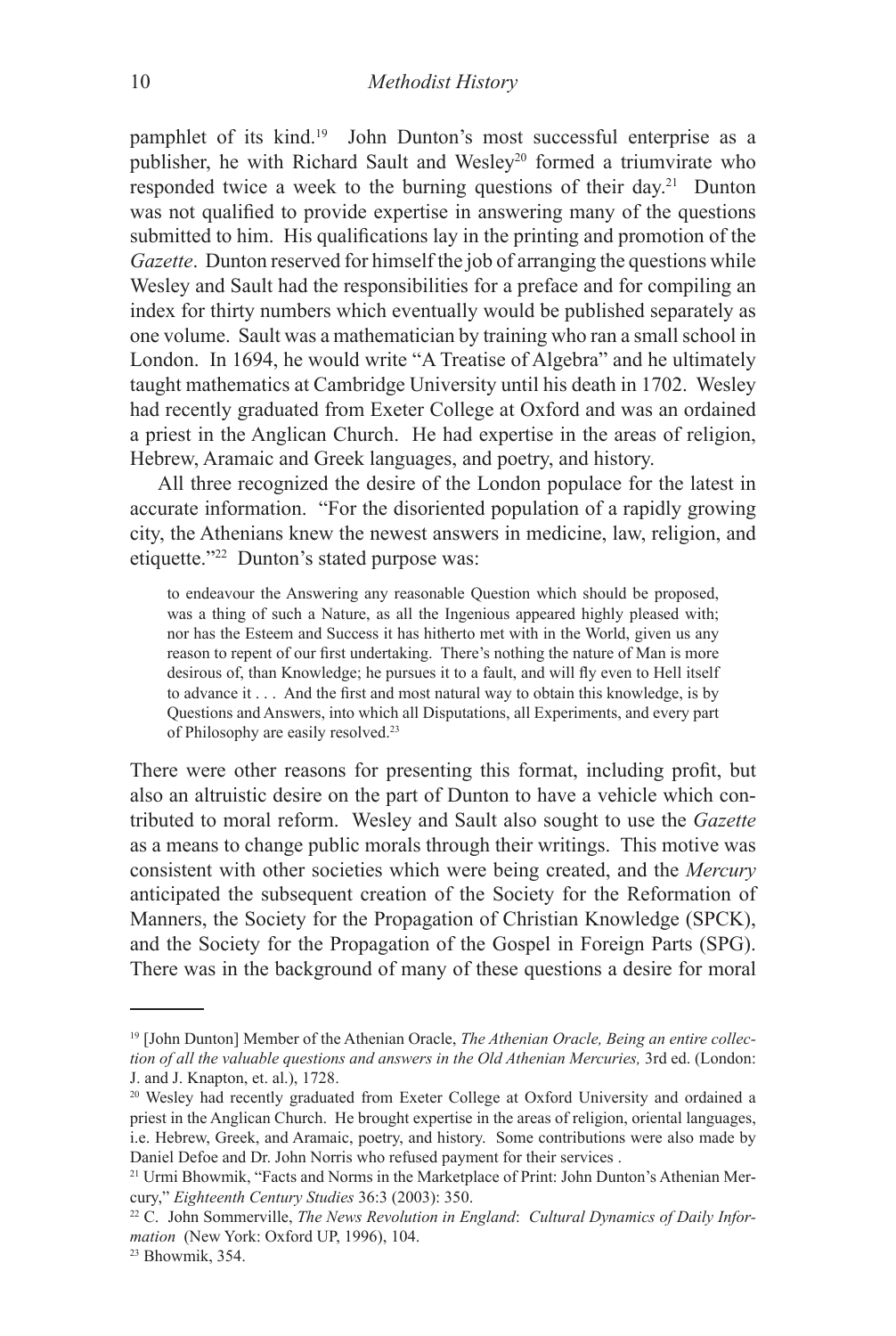change within English society and Wesley's response to the question on the legitimacy of slavery fit exactly that purpose. The questions were submitted mostly by the populace at large and answered by one of the three, depending on who had particular expertise in that area. Wesley's specific contribution were his responses to the questions in the areas of history and religion.<sup>24</sup>

**IV**

The question posed by a questioner and answered by Wesley was "Whether trading for negroes, i.e. carrying them out of their own country into perpetual slavery, be in it self unlawful, and especially contrary to the great law of [C]hristianity?" Wesley prefaced his response: "Sir, after a mature and serious consideration of the question propos'd, I am for the affirmative, and cannot see how such a trade (tho' much us'd by [C]hristians) can be any way justified, and fairly reconciled to the [C]hristian-law: And here first let me propose my reasons, and then answer such weak pleas as use to be made at it."25

Wesley's objections were threefold. First, it was against "the great law of nature of doing unto all men as we would they should do unto us" (Matt. 7:22). It was much the same as the Quaker argument of adhering to Golden Rule. The specific violation was in the stealing a man "away from his native country, and hurry'd into perpetual bondage." It included having children snatched from a parent's embrace. Neither practice could be reconciled to the Golden Rule. Wesley warned that once they accepted the Gospel, Christian slave owners would be more severely judged that those whom are ignorant of the light they have been given because they "deprived them of that liberty which God and nature had given them."26 [Note: This final question in volume one is misnumbered, following page 544. It must have been added at the end since there were already pages 529-532.]

Second, Wesley used arguments similar to Baxter and Keith's, which agreed that the means of procuring slaves was inconsistent with the Golden Rule. Wesley established his understanding on the basis of biblical passages which offered specific guidance to the Golden Rule; slavery violated various passages from the Word of God as Wesley saw it, citing Exodus 21:16, "He that stealeth a man, and selleth him, or if he be found in his hands, he shall surely be put to death." Wesley interpreted this as all-inclusive regardless of status: "brothers, or stranger, a meer [*sic*] heathen or a pagan." The punishment was death because "Liberty is as dear as life itself." Death was preferable to Wesley, for to "sell a man into some kind of bondage, would do him a greater kindness to free him from a miserable life." Wesley included

<sup>24</sup> Adam Clarke, *Memoirs*, "I cannot exactly tell what part Mr. Wesley had in this work (*Athenian Mercury*); but after carefully examining five of the original volumes, with their Supplements, I have been led to conclude that all the questions in divinity and ancient ecclesiastical history, most of those in poetry, with many of those in natural philosophy, were answered by him," 111. It is an assessment with which I concur based on his linguistic style.

<sup>25</sup> Dunton, *Athenian Oracle*, 1:529.

<sup>26</sup> Dunton, 1:529.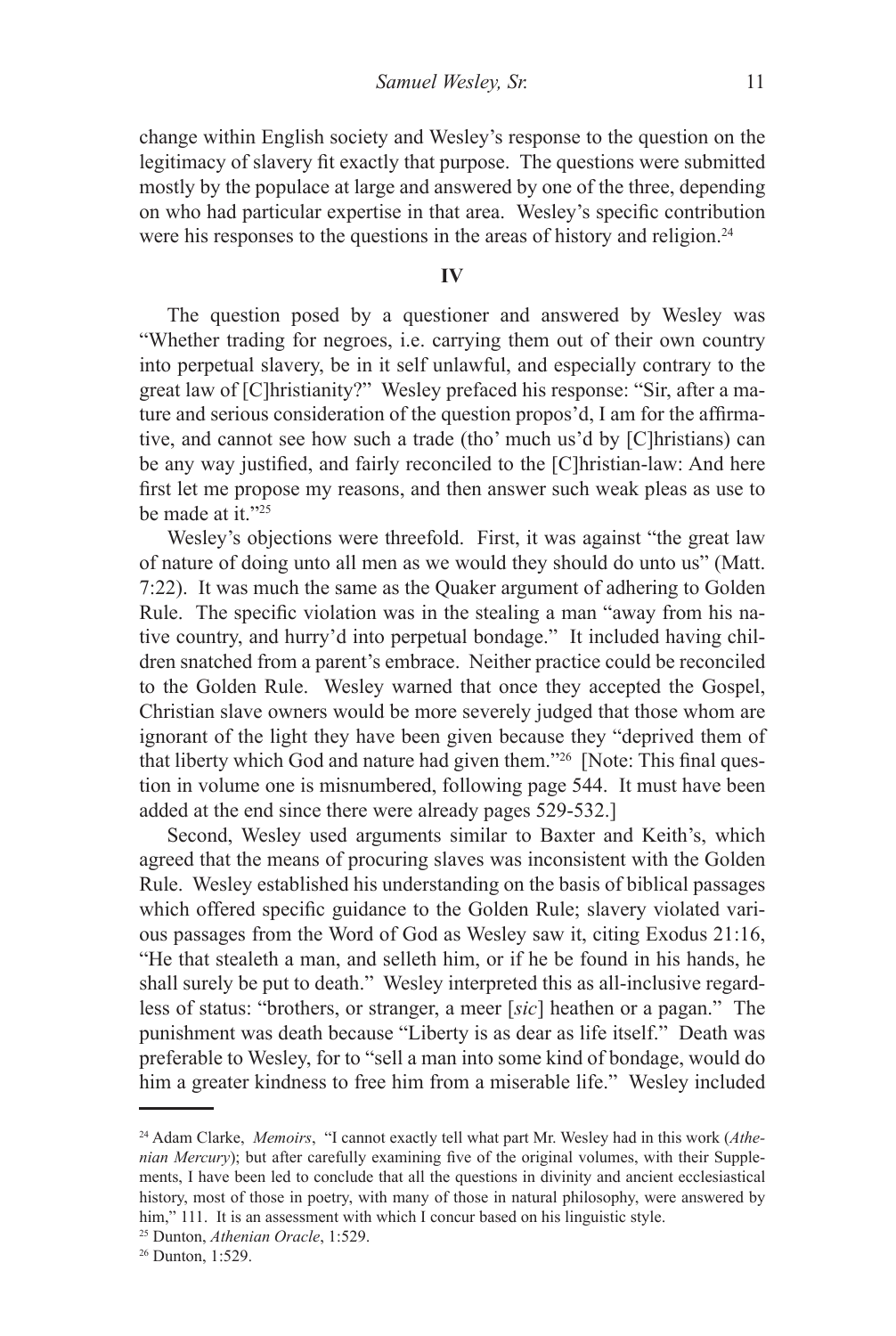a text from I Timothy 1:10, which placed a "man-stealer" with other grievous sinners: "murderers of fathers and murderers of mother and defilers of themselves with ma<sub>[n]kind."27</sub>

Wesley's third argument reflected slavery's stain on the good reputation of Christianity. It "makes the name of Christ to be blasphem'd among the Gentiles, and (in all likelihood) hinders the propagation of the [C]hristian faith in the world."28 He proposed a counter economic argument, "that if a fair and honest trade and commerce had been carry'd on amongst them, and no violence had been done to their persons, [C]hristianity might have gotten as great footing . . . as it has amongst the poor infidels of New England."<sup>29</sup> By not so doing, they hindered God's design "for which Christ came from heaven . . . to have the mind and will of God known unto the world."<sup>30</sup>

Like Baxter and Keith, Wesley shared their concern on how slavery would tarnish the reputation of Christianity as perceived by others. But there were others during Wesley's time who denied slavery's taint on Christianity and defended the practice. Wesley believed they were those whose self interest "lies in the balance." He refuted six contemporary defenses of the slave trade and slavery he had heard. First, the slave trade did not engage in stealing; second, slaves were in fact, prisoners of war; third, they were not equal because they were heathen; fourth, the Old Testament condoned slavery by the Jews; fifth, slavery was (civically) legal; and sixth, slavery improved the slave or humanized the slave. I will now discuss these in detail.

Plea #1. *We deny the charge, we do not steal them, but make a lawful purchase of them.*

Wesley dismissed the denial of stealing equating their purchase "(for toys and baubles)" because those who have sold them "do steal them, or take them away by violence."31 He quoted a Cornish proverb: "The healer is as bad as the stealer," meaning the receiver is as bad as the thief."32 He fortified the argument with a similar passage from Proverbs 29:24, "Whoso is partner with a thief, hateth his own soul," as well as Psalms 50:18, "When thou sawest a thief, then thou consentedst with him." He also cited Bishop Hall's *Decade of Cases of Conscience* which rendered judgment against those who buy goods known to be stolen, thereby becoming an accessary to the theft.<sup>33</sup>

Plea #2. *But most of them are taken prisoners of war by one petty prince from another and sold by the conqueror.*

Wesley cited personal sources and refuted the war argument because the war had been started because of bribes made to one of the princes of the land. "tis usual for the traders in this unlawful commodity, to send presents

<sup>27</sup> Dunton, *Athenian Oracle*, 1:529.

<sup>28</sup> Dunton, 1:529.

<sup>29</sup> Dunton, 1:529-530.

<sup>30</sup> Dunton, 1:530.

<sup>31</sup> Dunton, 1:530.

<sup>32</sup> www.ling.upenn.edu/~kurisuto.germanic/mode-jennings.txt. Accessed April 25, 2007.

<sup>33</sup> Bishop Joseph Hall (1574-1654) was Bishop of Exeter and Norwich.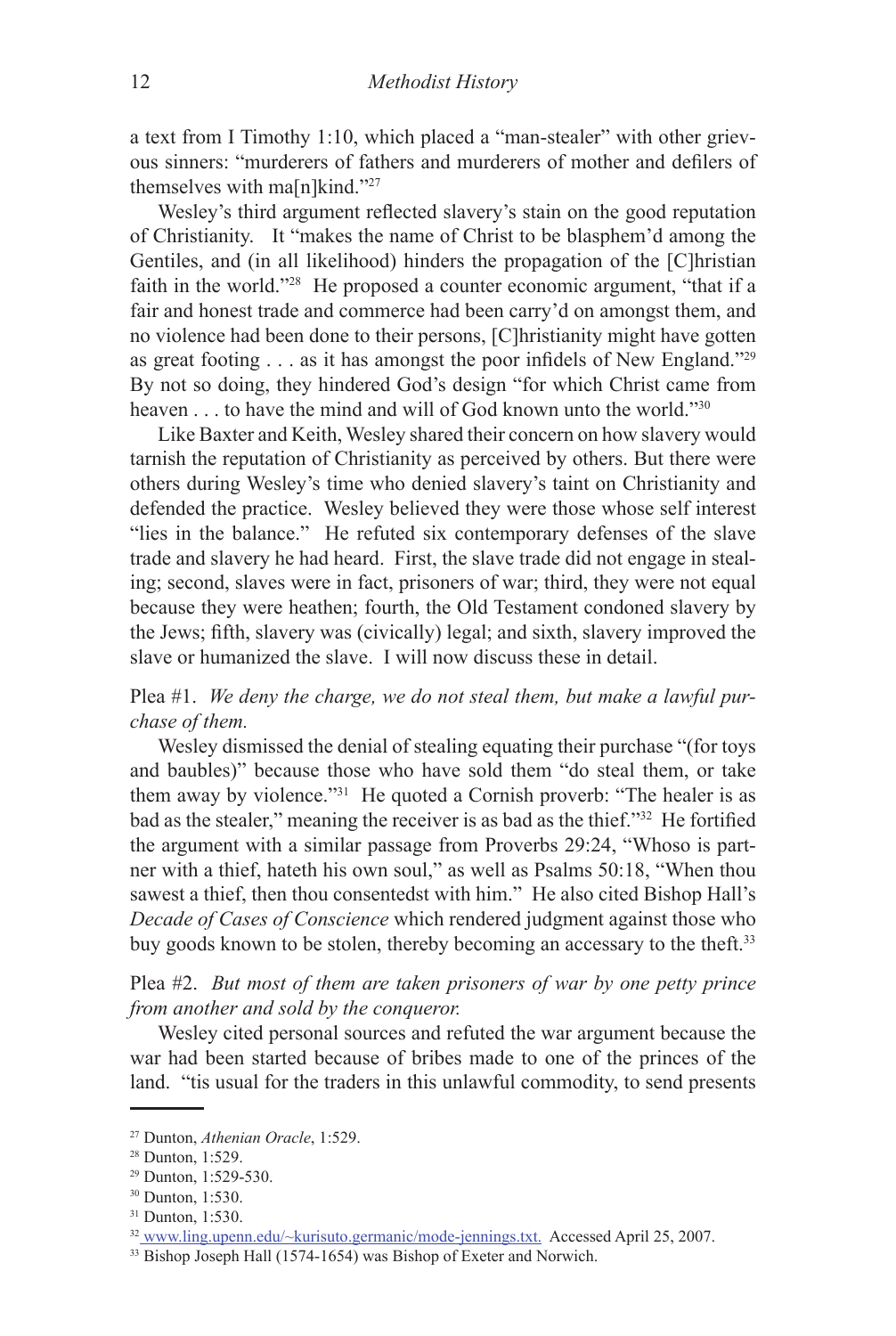to some petty prince among them, to make war with his neighbouring prince, to take such prisoners, and furnish their cargo."34

#### Plea #3. *Those men are more heathens than pagans.*

Wesley challenged the cited differences between people and emphasized common rights "which an indulgent creator has given them as well as we." Treating humanity so differently was not the example set by "our Lord and master's example" nor the apostle Paul who "bid us do good unto all men, and especially unto the household of faith" (Gal. 6:10). He conceded that "we ought to be kinder to our brother [C]hristian, yet surely he ought to do good, or at least to do no wrong to meer [*sic*] pagans and infidels."35 Wesley had a universal understanding of humanity stemming from his believe in God as Creator of all people.

Plea #4. *Did not the Jews b[u]y slaves? How often do we read of the bond servant bought with their money in the Jewish law, and may we not do what God's own people did?*

Wesley then addressed a commonly used text from the Hebrew Bible. First he made the interpretive distinction between the Hebrew canon and the New Testament. Using a supercessionist view of the Bible, "the judicial law of Moses is made void, and no rule for [C]hristians to walk by, who are not under the law, but under grace."36

Even setting aside the theological point, Wesley pointed out that the advocates for slavery do not even treat slaves the way the Jews were mandated. "They were obliged to bring them up in the true religion,"37 as God commanded Abraham, "he that is born in thine house, or bought with money of any stranger which is not of thy seed, such an one must needs be circumcised, and brought into covenant with God" (Gen. 17:12-13). Secondly, he cited Exodus 22:21, "Be kind unto strangers, for you your selves were strangers in the land of Egypt."

## Plea #5. *The law of our land allows it.*

The civil law is then used to support the case. At that time, in England proper, the conversion of a slave meant manumission. "As soon as he can give an account of the [C]hristian faith, and desires to be baptized, any charitable, lawful minister may do it, and then he is under the same law with other [C]hristians."<sup>38</sup>

However, Wesley was well aware that manumission was not guaranteed in the colonies. "As for our islander abroad, from whence they came, what kind of [C]hristians the most of them are, I need not inform you: Tis their great *Diana*, [Acts 19:24] by this case, he that will do any thing that the law, (which can never provide in all cases) does not plainly forbid, would be but

<sup>34</sup> Dunton, *Athenian Oracle*, 1:530.

<sup>35</sup> Dunton, 1:530.

<sup>36</sup> Dunton, 1:531.

<sup>37</sup> Dunton, 1:531.

<sup>38</sup> Dunton, 1:531.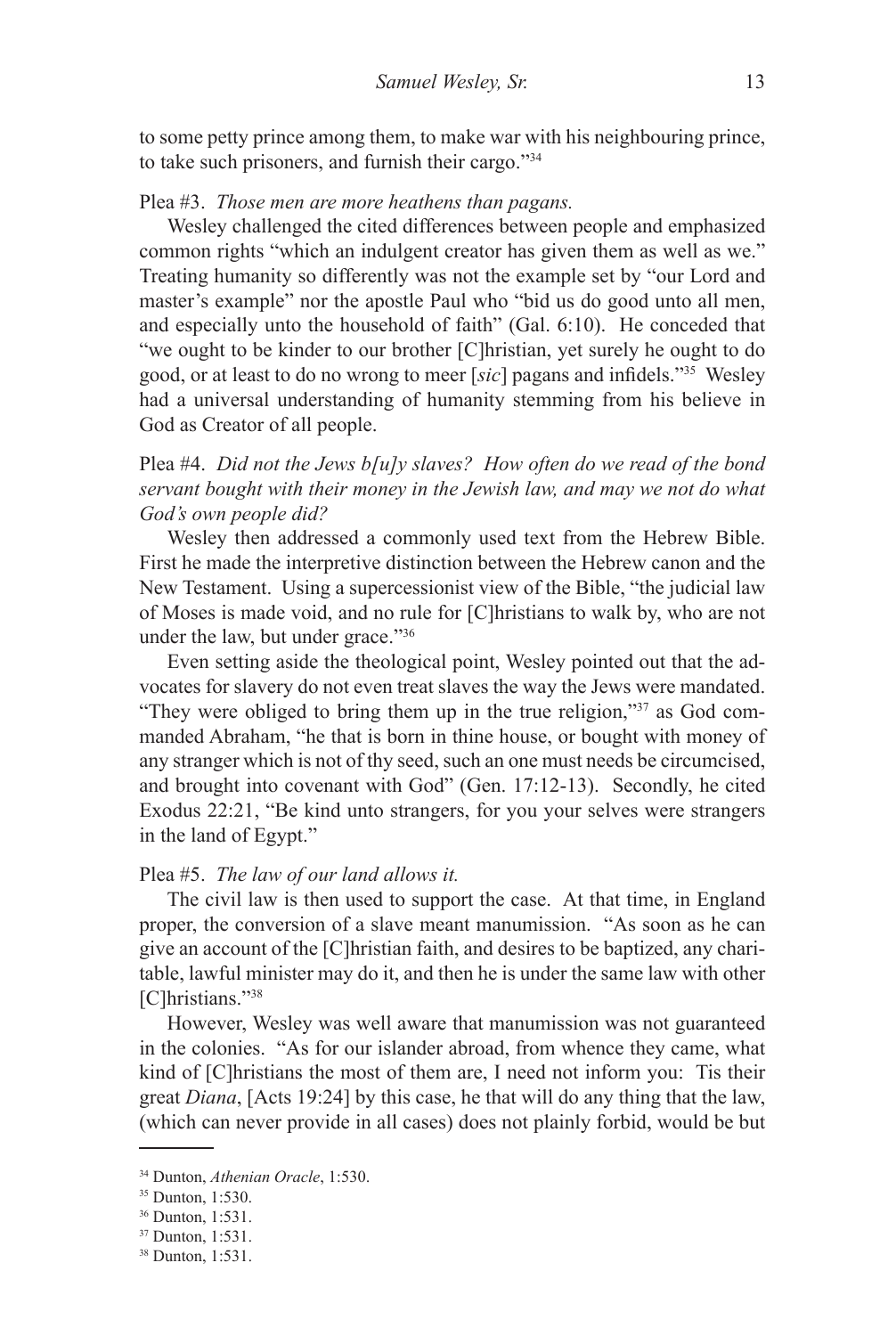a bad subject, and I'm sure a worse [C]hristian."39 Wesley believed the good citizen went beyond the letter of the law and should endeavor to embrace the spirit of God's expectations.

Plea #6. [We] *make them, those useless creatures, to become greatly advantageous to mankind, bring them into a happier condition, and many of them become good* [*C*]*hristians, &c.*

The last plea argued that slavery improved the condition of the enslaved person. Wesley challenged the very system and order of slavery as counter to God's order. "How dare we pretend to order things better than and All-wise law-giver has plainly commanded us, or think to put those poor wretches to better uses than an All-wise Providence seems as yet design'd them for?" Wesley noted poignantly that they did not come freely, but had to be forcibly "carried to purchase 'em.' Why the need for "chains and bolts and fetters<sup>"40</sup>

Wesley sympathized with the slaves plight and noted how they "endeavour to starve or destroy themselves, or leap overboard" rather than submit to perpetual slavery. Further, he asked that if the enslaved were happy, then why "when one of their fellow-slaves dies, all the rest sing and rejoice, and dance about him, as foolishly concluding he is happily return'd to his own country?"41

Finally, even if they did become Christian, it in no way justified the practice of slavery for either the buyer or the seller of the person. A converted slave did not compensate for slavery's means. "'Tis more than the seller knows or any way obliges the purchaser to, neither can attone [*sic*] for the rest."42 This position is remarkable for Wesley who was a committed evan-

<sup>39</sup> Junius Rodriguez gives some pertinent examples which include Maryland's 1664 law "stating that Christian baptism did not affect the slave status that was imposed upon Black servants within the colony—effectively, Blacks were considered servants for life. This measure was necessitated because certain precedents in English common law allowed for the emancipation of slaves who became converts to Christianity and then established a legal domicile within the colony." Rodriguez's *Chronology* offers the most detailed listing of state laws dating between 1664 and 1720. Junius P. Rodriguez, *Chronology of World Slavery* (Santa Barbara, CA: ABC-CLIO, 1999), 199.

The Duke of York's 1665 law for New York which "recognized the legality of slavery within the colony and did not prevent the enslavement of Native American peoples or Christian Africans" (200).

In 1667, England's Parliament which passed the Act to Regulate the Negroes on the British Plantations and described persons of African descent as possessing a "wild, barbarous and savage nature, to be controlled only with strict severity" (200).

In 1669, "Virginia's House of Burgesses repealed an earlier law which gave freedom to converted slaves, a precedent that Maryland would follow. More devastating was Virginia's statue which acquitted a slave-owner of murder if he 'destroyed his own estate' which set the precedent that a slave's value as an item of property superseded a the slave's value as a person" (200).

Also Maryland's similar legislation in 1671 which stated that conversion did not affect condition of slaves (200).

<sup>40</sup> Dunton, *Athenian Oracle*, 1:532.

<sup>41</sup> Dunton, 1:532.

<sup>42</sup> Dunton, 1:532.